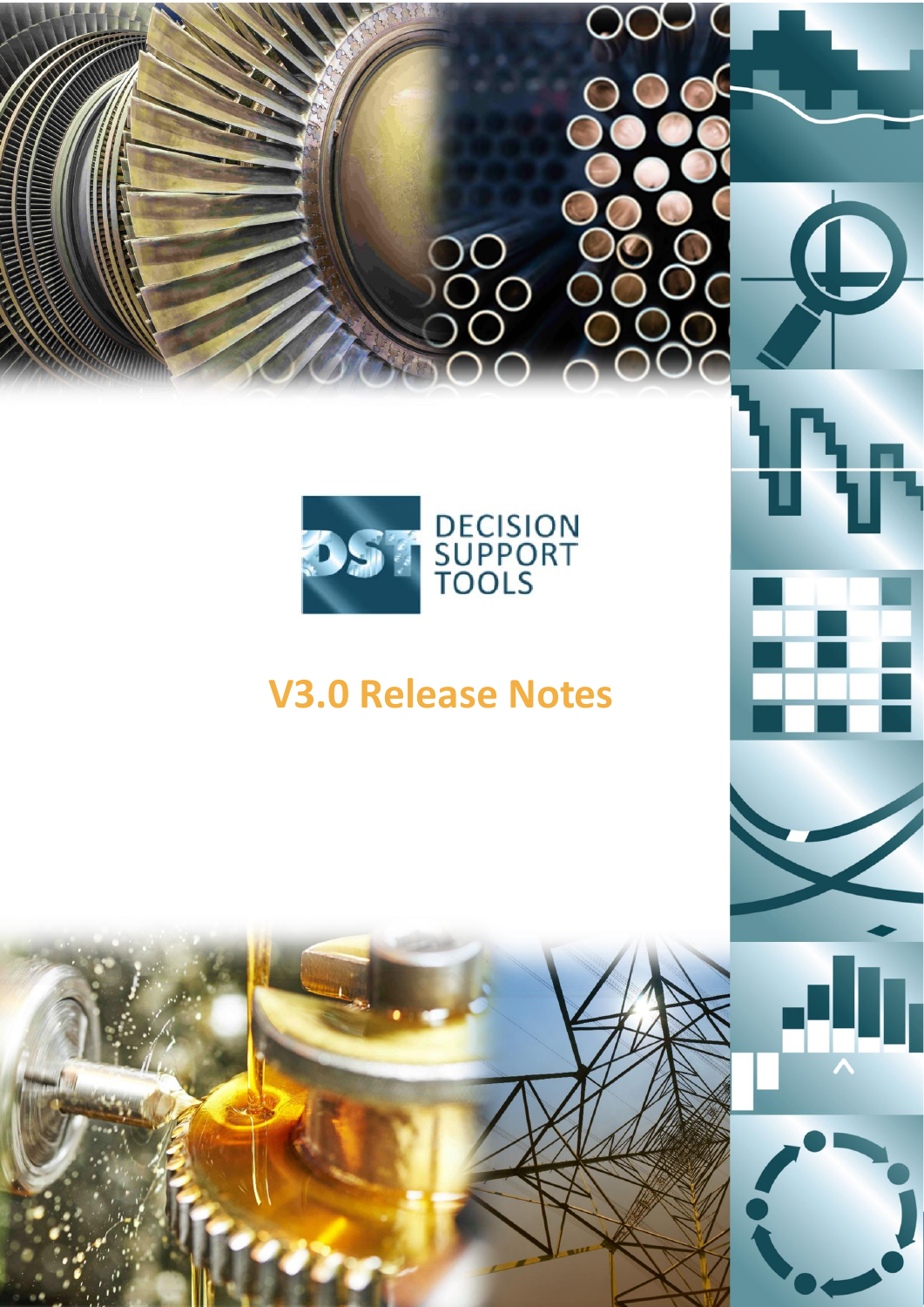

# Contents

# Contents

| 6. |     |  |
|----|-----|--|
|    |     |  |
|    | 6.2 |  |
|    |     |  |
|    |     |  |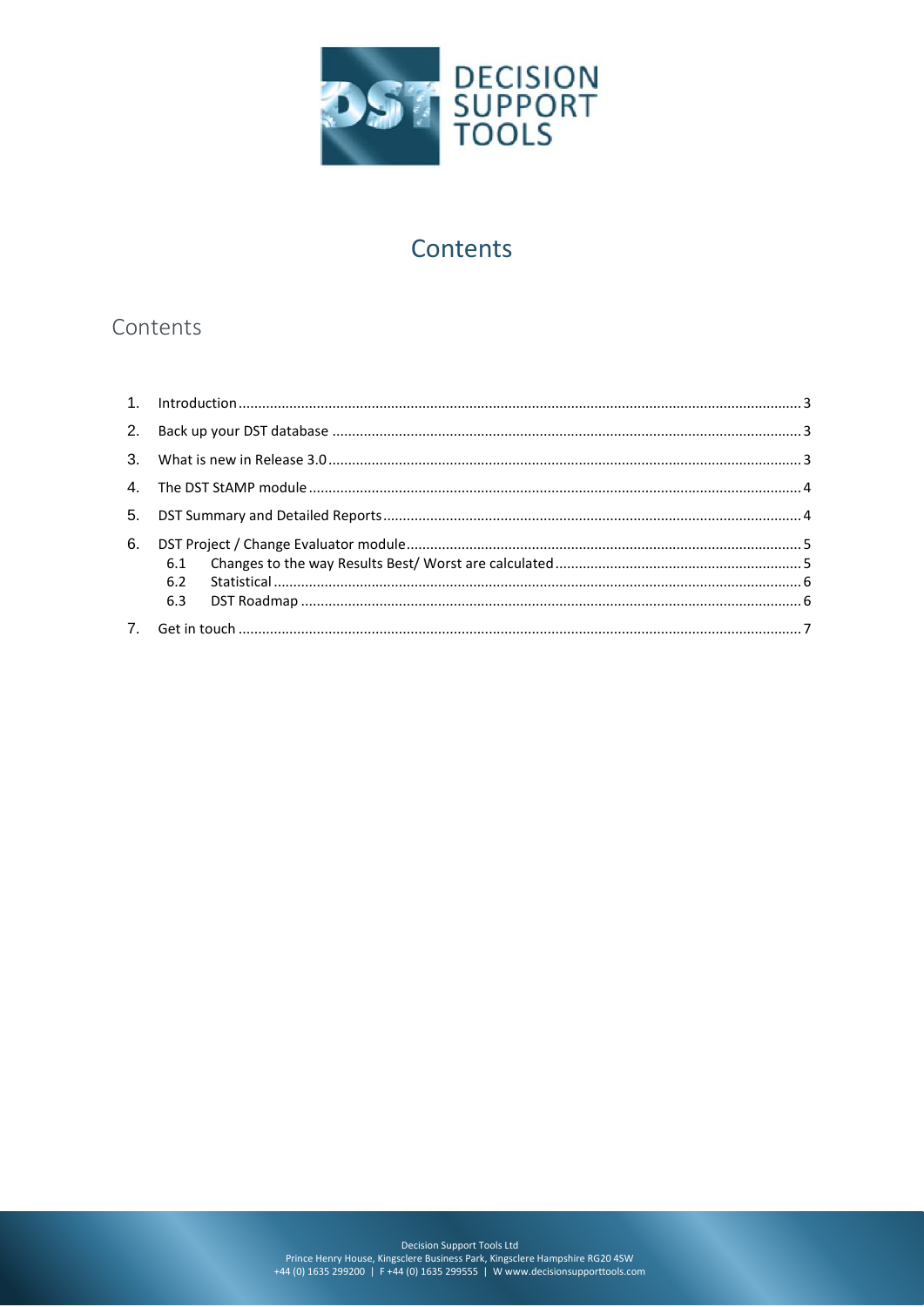

# <span id="page-2-0"></span>1. **Introduction**

DST v3.0 is here, providing users the full end to end capability of the 6 step SALVO process, and unrivalled capability in asset management decision making. The DST **St**rategic **A**sset **M**anagement **P**lanning) module (StAMP) module now gives users the capability to create investment plans and O&M plans using individual DST studies as the source for all planning options enabling cost, risk and performance optimisation across a whole asset portfolio. Combined with the pre–DST StAMP release updates in V2.4 those investment plans can optimised around any user defined KPI or resource constraint including Asset health Condition indices.

See Section 5 for more details on the DST StAMP module.

V3.0 has not just been about StAMP, all the modules have had extensive updates to the auto generated reports. There has been a lot of user feedback on the quality and usability of the reports, and we have been working hard to make the layout simpler, more intuitive and most of all easier to use. The reports are now of sufficient good quality that DST recommends that they are added to all Project proposal and Management of Change requests as a mandatory requirement.

The DST Project/ Change Evaluator module has also gone through extensive updates. Chief amongst these is the ability are the decision support statistics which are now available when users enter Min/Likely/ Max estimates. This provides a more sophisticated set of decision support information including confidence bounds and confidence levels for Project/ Change results.

## <span id="page-2-1"></span>2. **Back up your DST database**

First and most importantly, the updated version of 3.0 includes several improvements in the way the DST database operates, so the first thing you should do is back up your existing DST databases.

You should of course be backing up your DST database on a regular basis anyway.

*Please read - [DST Asset Strategy Evaluator v3.0](https://www.decisionsupporttools.com/client-resources/) [installation and support guidance v13.docx](https://www.decisionsupporttools.com/client-resources/)*

Install and launch v3.0, including database upgrading

Thereafter, once DST.ASE v3.0 is installed, and at the start-up of the application, go to 'select database' and deploy the schema changes.

| Select a local or remote database                                                                                |        |  |  |  |  |  |  |  |  |  |
|------------------------------------------------------------------------------------------------------------------|--------|--|--|--|--|--|--|--|--|--|
|                                                                                                                  | Cancel |  |  |  |  |  |  |  |  |  |
| <b>Current database</b>                                                                                          |        |  |  |  |  |  |  |  |  |  |
| Local database                                                                                                   |        |  |  |  |  |  |  |  |  |  |
| C:\Users\ajhin\OneDrive\Documents\5 DSTL\DST\Developer Software\DST 2.4<br>Internal Beta 5 6728\SALVOSample.s3db |        |  |  |  |  |  |  |  |  |  |
| <b>Deploy Schema Changes</b>                                                                                     |        |  |  |  |  |  |  |  |  |  |
| <b>Local database</b>                                                                                            |        |  |  |  |  |  |  |  |  |  |
| Select or Create Local Database                                                                                  |        |  |  |  |  |  |  |  |  |  |
| <b>Network database</b>                                                                                          |        |  |  |  |  |  |  |  |  |  |
| Database Server: II<br>$\checkmark$                                                                              |        |  |  |  |  |  |  |  |  |  |
| Database:                                                                                                        |        |  |  |  |  |  |  |  |  |  |
| √ Use Windows Authentication                                                                                     |        |  |  |  |  |  |  |  |  |  |
| <b>Encrypt Configuration</b><br>Deploy Schema                                                                    |        |  |  |  |  |  |  |  |  |  |
| <b>Select Database</b>                                                                                           |        |  |  |  |  |  |  |  |  |  |

**Figure 1 DST Asset Strategy Evaluator - Database selection at login**

## <span id="page-2-2"></span>3. **What is new in Release 3.0**

DST Asset Strategy Evaluator V3.0 is a major update to many aspects of the DST suite to accommodate the arrival of a new DST Module for Strategic Asset Management Planning the DST StAMP module and large enough to warrant a new version number. V3.0 brings together all the previous updates which arrived at V2.4 such as the ability to model "non-financial" factors in decisions, including asset condition grades within the DST Lifespan, Maintenance, Inspection and Project/ Change Evaluator modules. Facilities to configure the library structure in the database, including importing of such structure and data from MS Excel (.CSV) files, enabling the rapid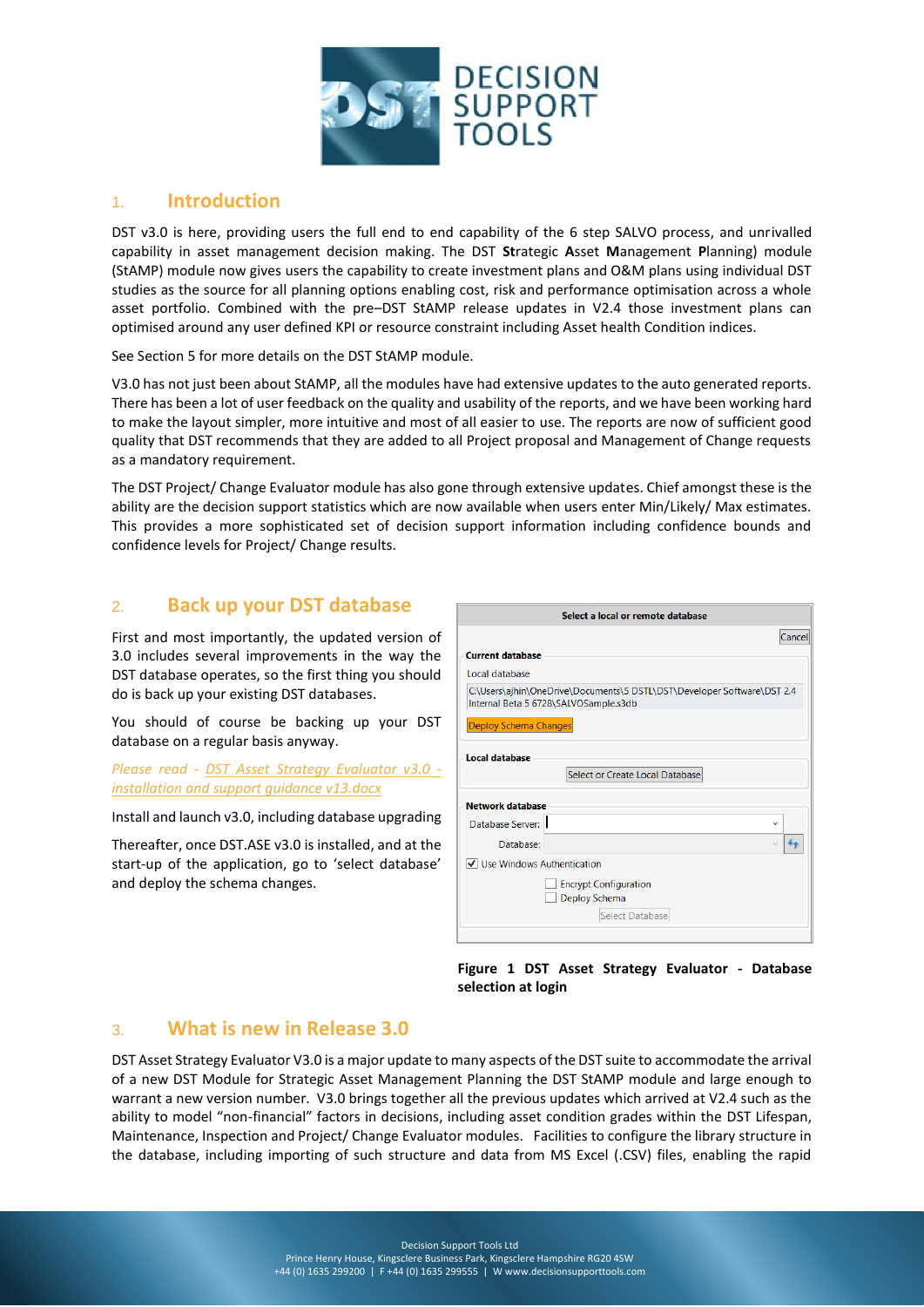

assembly of complex library structures and replication of, and alignment with, corporate asset information systems (e.g. asset registers).

These were all necessary precursors to the Launch of the DST StAMP module. The need for importing asset registers and then associating asset to individual DST Decisions is the way that DST StAMP assembles all the planned interventions in a Strategic Asset Management Plan.

The v3.0 release also includes maintenance updates to address minor issues and improvements which have been reported since the release of V2.4.

The key areas of change are described below:

# <span id="page-3-0"></span>4. **The DST StAMP module**

DST StAMP completes the SALVO process by addressing the requirements for Step 6, namely "Assembling and optimizing the total portfolio & programme, with multiple objectives and multiple constraints". DST StAMP is a robust and highly flexible planning tool for asset management which also identifies/demonstrates the bestvalue timings and business case justification for the whole range of investment projects, asset renewals, refurbishments, maintenance, inspections and improvement/change projects. It assembles all of these with fully transparent OpEx, CapEx, risk and performance implications and enables real-time 'what if?' analysis to explore scenarios, sensitivities, changes, alignments and the impact of bottlenecks or constraints.

In contrast to other existing 'capital investment planning' tools, DST StAMP provides complete drill-down clarity into the effects of changes in individual task timings for individual assets, right up to the total cost of ownership (or TotEx) for the entire programme. It also enables any combination of constraints and competing business goals, showing both financial and non-financial implications of different plans and options. Furthermore, it does so in 'real time', allowing live exploration of 'what if?' scenarios and alternatives.

DST StAMP can upload and include individually pre-optimised asset strategies (from other DST modules), and/or import assets, tasks and activities from other sources (e.g. CMMS or APM/RCM toolkits etc). Tasks can also be added manually within DST StAMP.

This DST module takes total programme/portfolio planning to a new level by using artificial intelligence (AI) techniques to identify deliverable work programmes, using multi-objective and multi-constraint rationalisation methods. In this way, the previously (individually) timing-optimised interventions are assembled and shuffled by the AI 'learning algorithms to identify the best value combined plan, with fully quantified cost, risk and performance implications. The user is also able to manually adjust tasks to explore, instantly, the effects of earlier or later intervention, alignments or non-alignments and the business impact of any changes (or opportunities).

DST StAMP is suitable for developing and optimizing full scale (enterprise level) asset plans for:

- Capital investment programmes (including optimal timings of asset renewal/ refurbishments)
- Capital investment (greenfield projects, upgrades/improvements and change projects)
- Maintenance plans
- Inspection plans
- Any combination of the above (e.g. CapEx & OpEx programmes sharing resources).

# <span id="page-3-1"></span>5. **DST Summary and Detailed Reports**

DST Reports are an essential part of the decision-making process. We have updated the look and feel, contents and layout of the reports to make them more accessible.

- To provide workshop participants with a record of the information that they have provided
- To provide the audit trail and supporting data for CapEx or change approval.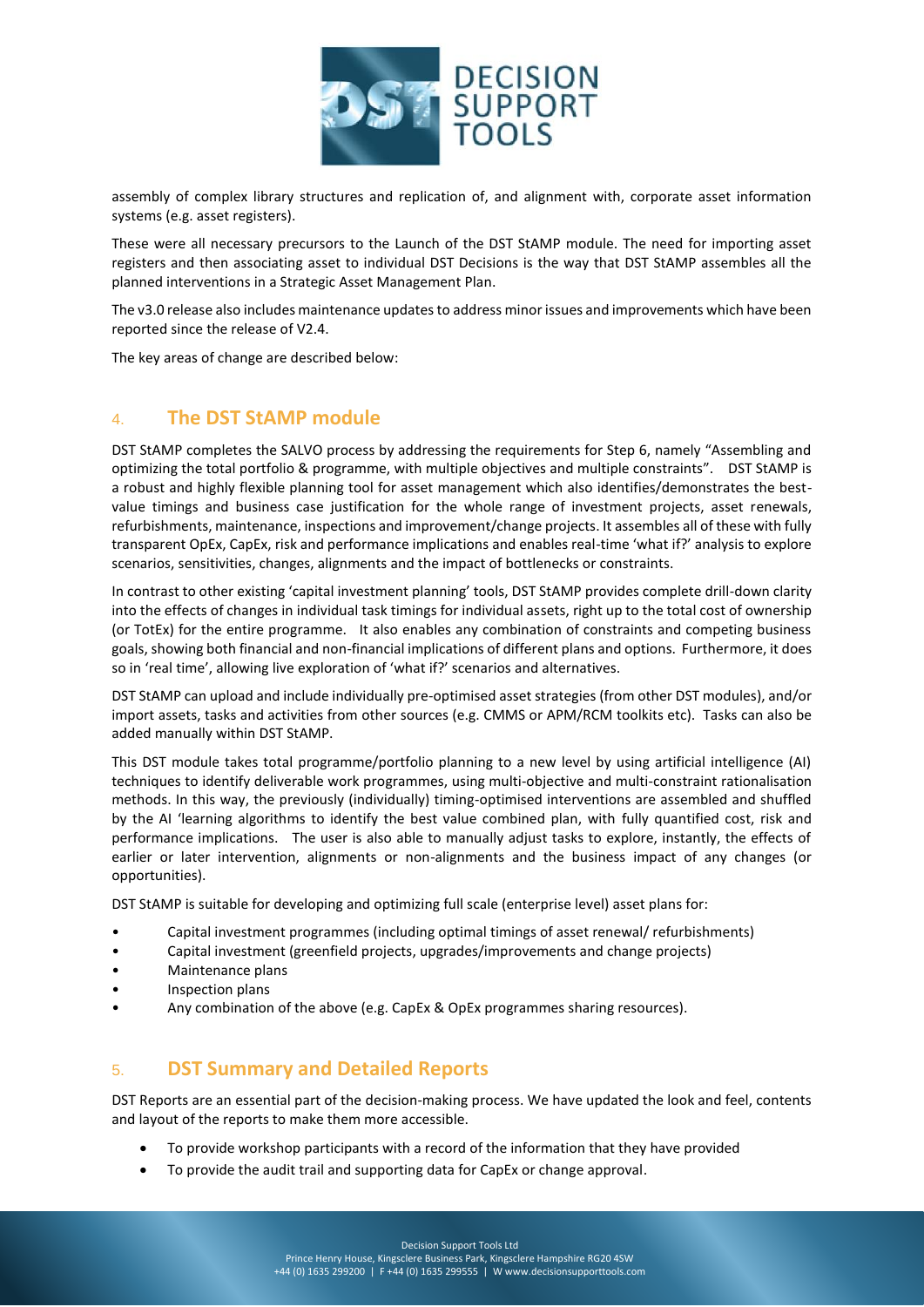

#### **Figure 2 DST Executive report – New format and layout**

| Project / Change Evaluator<br><b>Boiler Feedwater Corrosion Control</b> |                                                                               |                                                                                                                                                                   |                                    |       | Exercise 9 - v0.1<br><b>Executive Report</b> |  |  |  |  |  |
|-------------------------------------------------------------------------|-------------------------------------------------------------------------------|-------------------------------------------------------------------------------------------------------------------------------------------------------------------|------------------------------------|-------|----------------------------------------------|--|--|--|--|--|
| 2. Summary and Recommended Action                                       |                                                                               |                                                                                                                                                                   |                                    |       |                                              |  |  |  |  |  |
| Scenario                                                                | <b>Project cost</b><br>(PV)                                                   | <b>Total benefits</b><br>(PV)                                                                                                                                     | <b>Project total</b><br><b>NPV</b> | PI    | PI range                                     |  |  |  |  |  |
|                                                                         | €k                                                                            | €k                                                                                                                                                                | €k                                 | Ratio | Ratio                                        |  |  |  |  |  |
| System 1 - 7.0 dose rate                                                | $-360$                                                                        | 1434                                                                                                                                                              | 1074                               | 3.984 | $-0.209 - 11.4$                              |  |  |  |  |  |
| System 2 - 5.0 dose rate                                                | $-300$                                                                        | 997.8                                                                                                                                                             | 697.8                              | 3.326 | $-1.971 - 9.232$                             |  |  |  |  |  |
| System 1 - 7.0 dose<br>rate                                             | Whilst system 2 offers a lower cost solution that meets the [project approval |                                                                                                                                                                   |                                    |       |                                              |  |  |  |  |  |
|                                                                         |                                                                               |                                                                                                                                                                   |                                    |       |                                              |  |  |  |  |  |
| <b>Decision Explanation</b>                                             |                                                                               | criteria there is greater uncertainty that the project will deliver the required<br>approval crieria and does not achieve a 60% confidence level at this stage of |                                    |       |                                              |  |  |  |  |  |
|                                                                         | teh project analysis.<br>System 17.0 dose rate.                               | It is recommended that this project is given funding for Engineering design for                                                                                   |                                    |       |                                              |  |  |  |  |  |
| <b>Implementation Actions</b><br><b>Team Observations</b>               |                                                                               |                                                                                                                                                                   |                                    |       |                                              |  |  |  |  |  |

# <span id="page-4-0"></span>6. **DST Project / Change Evaluator module**

## 6.1 Changes to the way Results Best/ Worst are calculated

<span id="page-4-1"></span>Feedback from users prompted us to review the way the Best/ Worst results were calculated. The issue is that not all user entered Min's/ Max's remain min/ max after the change calculation has been completed, so DST does some conversions where possible. We have simplified the way this happens and made it more intuitive.

There are 13 possible Min/max data entry and Min/ Max after change combinations, the first 4 are shown.

| <b>Scenario</b> |         | Min | <b>Likely</b> | <b>Max</b> |  | <b>Outputs</b> | <b>Best</b>    |   |              | Likely Worst Status | <b>DST Actions</b> |
|-----------------|---------|-----|---------------|------------|--|----------------|----------------|---|--------------|---------------------|--------------------|
| a               | Current |     |               |            |  | a              |                |   |              |                     |                    |
|                 | After   |     |               |            |  |                |                |   |              |                     |                    |
|                 | Change  |     |               |            |  |                | 1              |   |              | OK                  | No action          |
| b               | Current |     |               |            |  | b              |                |   |              |                     |                    |
|                 | After   |     |               |            |  |                |                |   |              |                     |                    |
|                 | Change  |     |               |            |  |                | 1              |   | 2            | OK                  | No action          |
| c               | Current |     |               |            |  |                |                |   |              |                     |                    |
|                 | After   |     |               |            |  |                |                |   |              |                     | Sequence out - No  |
|                 | Change  |     |               |            |  |                | 1              | 2 | $\mathbf{1}$ | Warning             | action possible    |
| d               | Current |     |               | 6          |  | d              |                |   |              |                     |                    |
|                 | After   |     |               |            |  |                |                |   |              |                     | Min/ Max will be   |
|                 | Change  |     |               |            |  |                | $\overline{2}$ |   |              | OK                  | inverted by DST    |

#### **Figure 3 Min/Max combination and the DST calculations**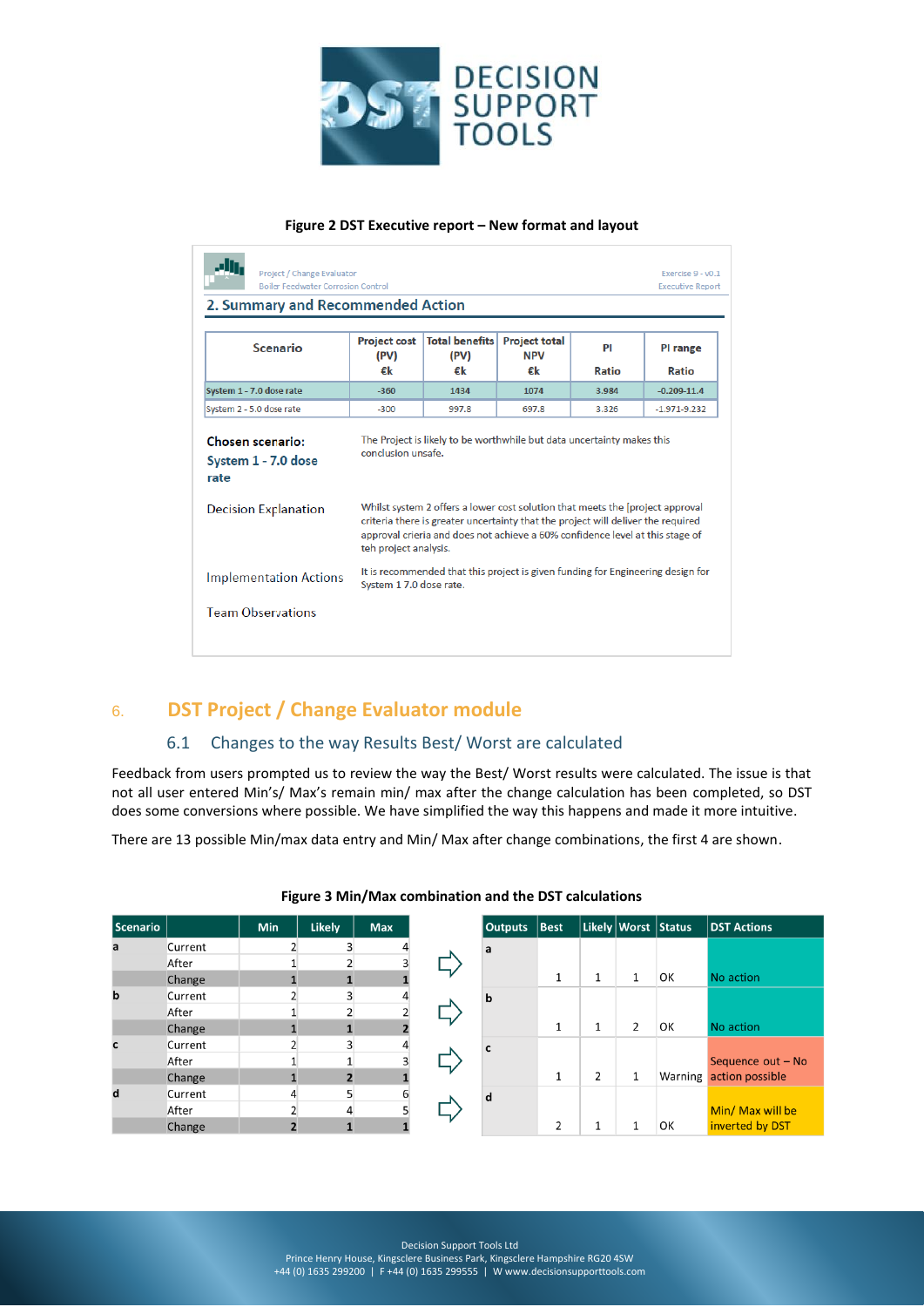

#### 6.2 Statistical

<span id="page-5-0"></span>The new DST Statistical functions provide an extra layer of decision-making support for the results based around the Min/Likely and Max data entries providing:

- Confidence interval around the results Likely (Mode) value
- The probability (confidence level) of the project meeting the required decision criteria
- The Mean of the possible results

#### **Figure 4 New statistical calculation results with confidence graph**



|                               | <b>Best</b> | Likely (Mode) Worst |       |       | Mean 80% CLL | 80% CLU Unit |                  | Required Conf. % Mode Conf. % Mean Conf. % |        |        |
|-------------------------------|-------------|---------------------|-------|-------|--------------|--------------|------------------|--------------------------------------------|--------|--------|
| Discounted payback period     | 59          | 69                  | 76    | 68.4  | 63.65        | 72.95        | Months $\vert$ - |                                            | 54.76% | 48.71% |
| Net Present Value (NPV)       | 3009        | 2322                | 2068  | 2408  | 2176         | 2669         | $EK$ -           |                                            | 63.3%  | 46.51% |
| Internal Rate of Return (IRR) | 37.96       | 30.52               | 27.03 | 31.31 | 28.52        | 34.36        | ℅                | 68.6%                                      | 60.11% | 47.3%  |
| Profitability Index (PI)      | 3.592       | 2.835               | 2.48  | 2.92  | 2.63         | 3.23         | Ratio            |                                            | 60.12% | 47.3%  |
| Equivalent Annual Cost (EAC)  | 322.6       | 248.9               | 221.7 | 258.2 | 233.3        | 286.2        | $EK/year$ -      |                                            | 63.3%  | 46.51% |
| Benefits Cost Ratio 1 (BCR1)  | -           |                     |       |       |              |              | Ratio            |                                            |        |        |
| Benefits Cost Ratio 2 (BCR2)  | 4.608       | 3.642               | 3.098 | 3.73  | 3.33         | 4.15         | Ratio            |                                            | 57.66% | 47.93% |

The DST confidence interval is the range of values around the mean as calculated from the Min/Likely/Max, bounded by the:

- Confidence Level Lower (CLL)
- Confidence Level Upper (CLU)

The confidence interval provides the % probability, that the project will deliver benefits within this range of possible results.

In future releases we will be adding this functionality into DST Lifespan, Maintenance and Inspection Evaluator Modules. See section 7.3 DST Roadmap

## 6.3 DST Roadmap

<span id="page-5-1"></span>The following summarises the current DST Roadmap for future releases.

#### **V3.1 Release**

- DST STAMP modifications to create composite StAMPs from feeder StAMPs
- DST Lifespan value based calculations (Design progressing 50%)
- DST Lifespan Current asset retirement (Design progressing 50%)
- Guidance notes refresh and extend to DST Schedule and DST StAMP

Decision Support Tools Ltd